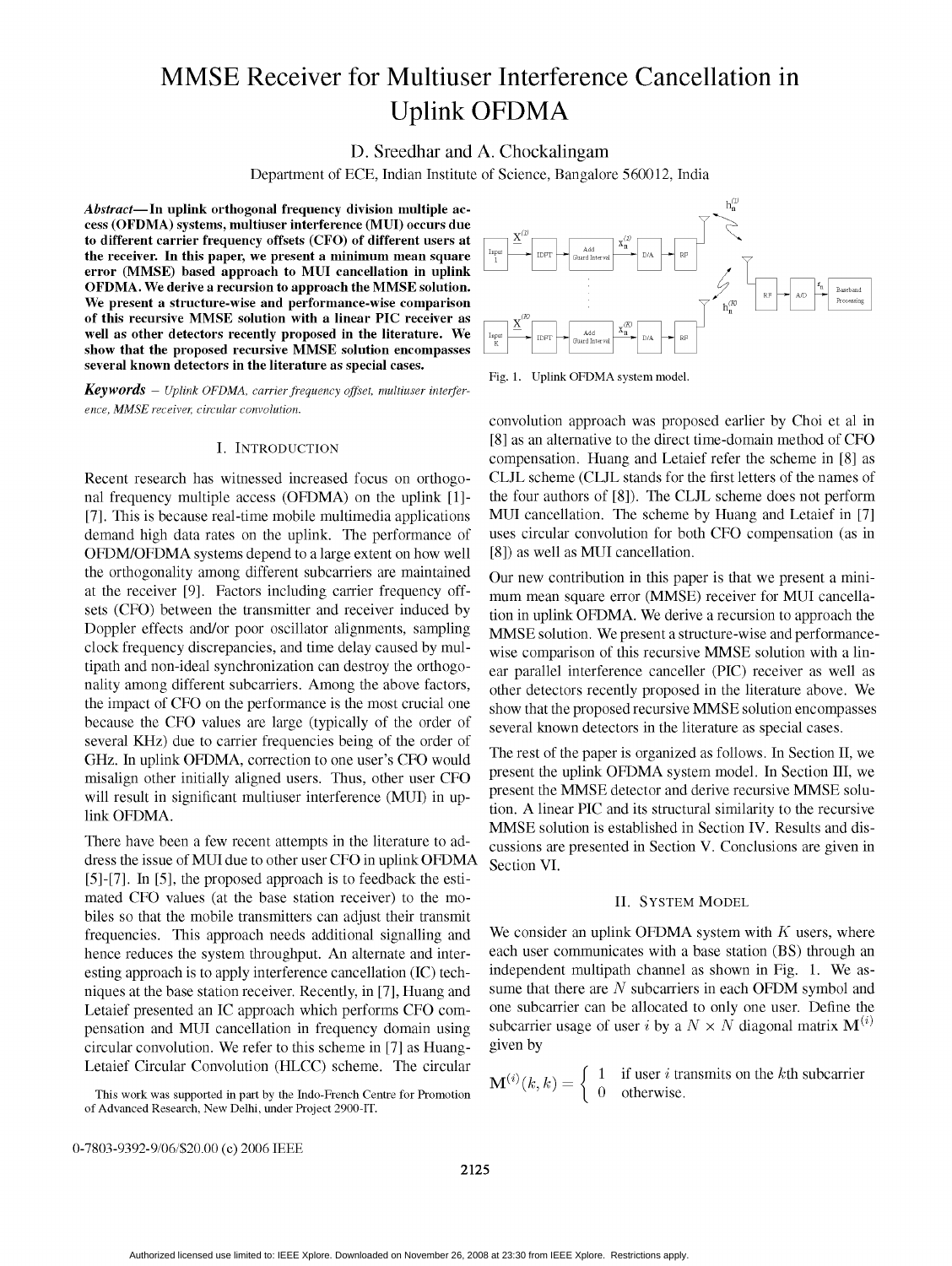Let  $X$  denote the OFDM symbol to be transmitted. The information symbol for the *i*th user is then given by  $X^{(i)} =$  $M^{(i)}X$ . After IDFT processing, the time domain sequence for the  $i$ <sup>th</sup> user is given by

$$
x_n^{(i)} = \text{IDFT}_N\big(X_k^{(i)}\big),\tag{1}
$$

where  $X_k^{(i)}$  is the kth element in  $\mathbf{X}^{(i)}$ . Cyclic prefix of length  $CP$  is added to  $x_n^{(i)}$  and transmitted. The *i*th user's signal after passing through the channel is

$$
s_n^{(i)} = x_n^{(i)} \star h_n^{(i)}
$$
 (2)

where  $\star$  denotes linear convolution and  $h_n^{\prime\prime}$  is the *i*th user's channel impulse response. It is assumed that  $h_n^{\vee}$  is non-zero only for  $n = 0, \dots, L - 1$ , where L is the maximum channel delay spread, and that all users' channels are statistically independent. Note that  $CP \geq L$ .

The received baseband signal after coarse carrier frequency tracking (leaving some residual carrier frequency offset), and cyclic prefix removal is given by

$$
r_n = \sum_{i=1}^{K} s_n^{(i)} e^{\frac{j2\pi\epsilon_i n}{N}} + z_n, \quad 0 \le n \le N - 1,
$$
 (3)

where  $\epsilon_i, i=1, \cdots, K$  denotes the *i*th users residual carrier frequency offset (CFO) normalized by the subcarrier spacing after coarse frequency tracking, and  $z_n$  is the additive white Gaussian noise with zero mean and variance  $\sigma^2$ . We assume all users are time synchronized.

At the receiver,  $r_n$  is first fed to the DFT block. The output of the DFT block can be written in the form

$$
\mathbf{R} = \sum_{i=1}^{K} \mathbf{C}^{(i)} \mathbf{M}^{(i)} \mathbf{H} \mathbf{X} + \mathbf{Z}, \tag{4}
$$

where  $\mathbf{C}^{(i)}$  is a  $N \times N$  circulant matrix given by

$$
\mathbf{C}^{(i)} = \begin{bmatrix} C_0^{(i)} & C_1^{(i)} & \cdots & C_{N-1}^{(i)} \\ C_{N-1}^{(i)} & C_0^{(i)} & \cdots & C_{N-2}^{(i)} \\ \vdots & \vdots & \vdots & \vdots \\ C_1^{(i)} & C_2^{(i)} & \cdots & C_0^{(i)}, \end{bmatrix}
$$
(5)

where

$$
C_k^{(i)} = \text{DFT}_N \left( e^{\frac{j2\pi n \epsilon_i}{N}} \right),\tag{6}
$$

**H** is the diagonal  $N \times N$  channel matrix given by

$$
\mathbf{H} = \sum_{i=1}^{K} diag\{\mathbf{M}^{(i)}\mathbf{H}^{(i)}\}
$$
 (7)

where  $\mathbf{H}^{(i)} = [H_1^{(i)}, H_2^{(i)}, \cdots, H_N^{(i)}]^T$  and the channel coefficient in frequency domain  $H_k^{(i)}$  is given by  $H_k^{(i)} = \text{DFT}_N(h_n^{(i)})$ , and similarly  $\mathbf{Z} = [Z_1, Z_2, \dots, Z_N]^T$  and  $Z_k = \text{DFT}_N(z_n)$ .

#### III. MMSE DETECTOR

A linear detector **G** is a  $N \times N$  linear matrix filter applied to the DFT output vector  $\bf{R}$  that gives  $\bf{Y}$ , an estimate of  $\bf{H} \bf{X}$ . That is,

$$
Y = GR.
$$
 (8)

The corresponding mean square error (MSE) is a scalar defined as

$$
J = E\{ \|\mathbf{GR} - \mathbf{H}\mathbf{X}\|^2 \}
$$
  
= 
$$
E\{\mathbf{R}^\dagger \mathbf{G}^\dagger \mathbf{GR} - \mathbf{X}^\dagger \mathbf{H}^\dagger \mathbf{G}^\dagger \mathbf{R} - \mathbf{R}^\dagger \mathbf{G} \mathbf{H} \mathbf{X} + \mathbf{X}^\dagger \mathbf{H}^\dagger \mathbf{H} \mathbf{X} \},
$$
 (9)

where  $(.)^{\dagger}$  denotes Hermitian operation.

The gradient of  $J$  with respect to  $G$  is given by [11]

$$
\nabla J = \frac{\partial J}{\partial \mathbf{G}} = \mathbf{G} E \{ \mathbf{R} \mathbf{R}^{\dagger} \} - E \{ \mathbf{H} \mathbf{X} \mathbf{R}^{\dagger} \}.
$$
 (10)

Substituting  $\bf{R}$  from (4) in (10), and using  $E\left\{\mathbf{M}^{(i)}\mathbf{H}\mathbf{X}\mathbf{X}^{\dagger}\mathbf{H}^{\dagger}\left(\mathbf{M}^{(i)}\right)^{\dagger}\right\} = \mathbf{M}^{(i)}$ , we have

$$
\nabla J = \mathbf{G} \left( \sum_{i=1}^{K} \mathbf{C}^{(i)} \mathbf{M}^{(i)} (\mathbf{C}^{(i)})^{\dagger} + \sigma^2 \mathbf{I} \right) - \sum_{i=1}^{K} \mathbf{M}^{(i)} (\mathbf{C}^{(i)})^{\dagger}.
$$
 (11)

The iterative way of reaching the MMSE filter G by the steepest descent method is given by

$$
\mathbf{G}_{m} = \mathbf{G}_{m-1} - \mu_{m} \nabla J
$$
  
\n
$$
= \mathbf{G}_{m-1} - \mu_{m} \left[ \mathbf{G}_{m-1} \left( \sum_{i=1}^{K} \mathbf{C}^{(i)} \mathbf{M}^{(i)} (\mathbf{C}^{(i)})^{\dagger} + \sigma^{2} \mathbf{I} \right) - \sum_{i=1}^{K} \mathbf{M}^{(i)} (\mathbf{C}^{(i)})^{\dagger} \right]
$$
(12)

where  $\mu_m$  is the step size for the mth iteration. Using the results in [12], it can be shown that the sufficient but not necessary condition for convergence is

$$
0 < \mu_m < \frac{2}{\lambda_{max} + \sigma^2},\tag{13}
$$

where  $\lambda_{max}$  is the maximum eigen value of the matrix  $\sum_{i=1}^{K} C^{(i)} M^{(i)} (C^{(i)})^{\dagger}$ . Eqn. (12) can be written in a nonrecursive form as

(6) 
$$
G_m = \left(\sum_{i=1}^K \mathbf{M}^{(i)} (\mathbf{C}^{(i)})^{\dagger}\right)
$$

$$
\cdot \sum_{l=1}^m \prod_{p=l+1}^m \left[\mathbf{I} - \mu_p \left(\sum_{i=1}^K \mathbf{C}^{(i)} \mathbf{M}^{(i)} (\mathbf{C}^{(i)})^{\dagger} + \sigma^2 \mathbf{I}\right)\right]. (14)
$$

Let  $Y_m^{(i)} = M^{(i)} G_m R$  be the mth iteration estimate for the  $i$ th user. Then, the  $m$ th iteration matrix filter for the  $i$ th user  ${\bf G}_m^{(i)} = {\bf M}^{(i)}{\bf G}_m$  is given by

$$
\mathbf{G}_{m}^{(i)} = \mathbf{M}^{(i)}(\mathbf{C}^{(i)})^{\dagger} \n\cdot \sum_{l=1}^{m} \prod_{p=l+1}^{m} \left[ \mathbf{I} - \mu_{p} \left( \sum_{j=1}^{K} \mathbf{C}^{(j)} \mathbf{M}^{(j)} (\mathbf{C}^{(j)})^{\dagger} + \sigma^{2} \mathbf{I} \right) \right].
$$
 (15)

2126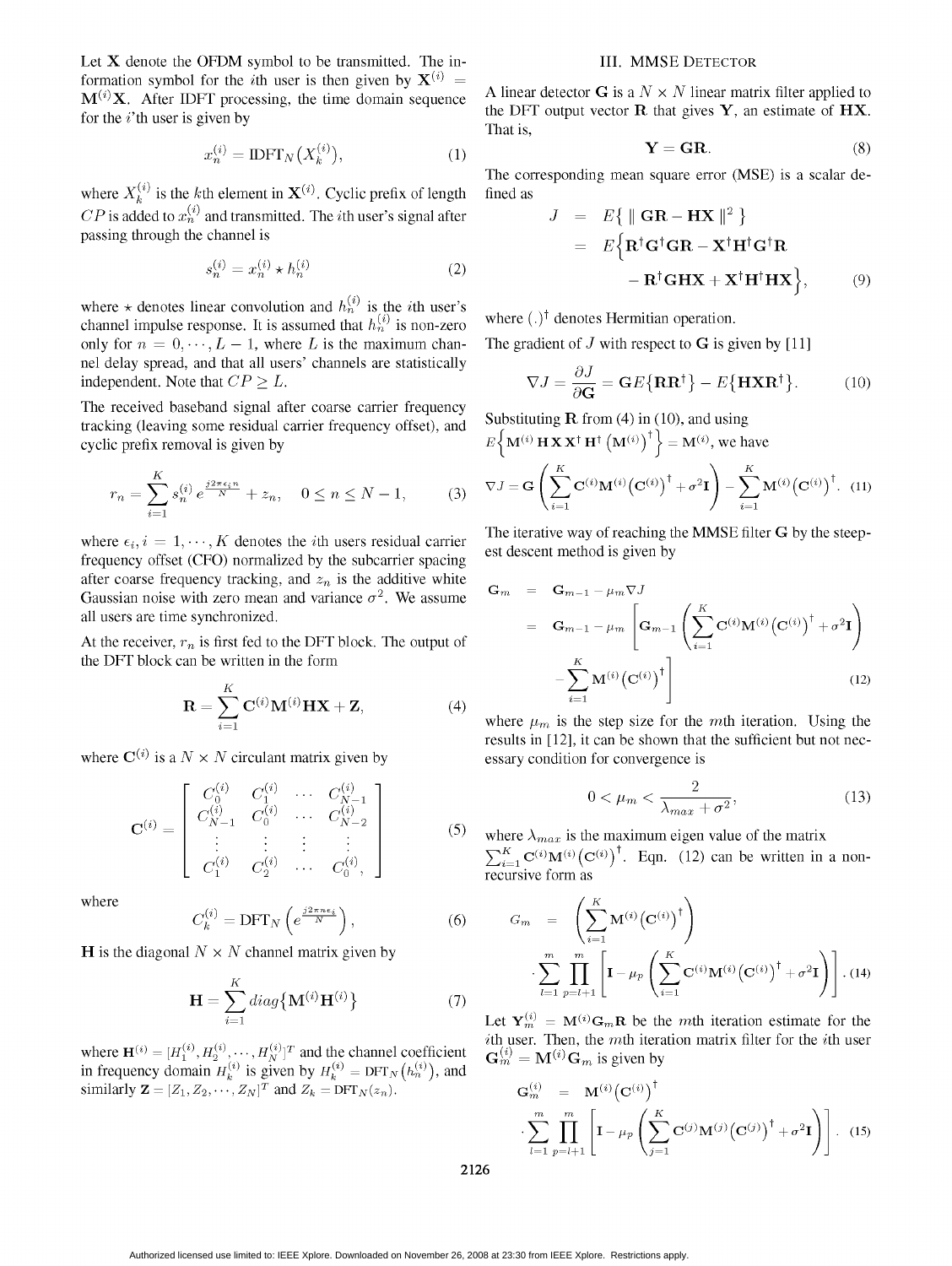

Fig. 2. Mean square error as a function of iteration index  $m$  for  $N = 64$ ,  $K = 4$ ,  $[CFO] = [\epsilon_1, \epsilon_2, \epsilon_3, \epsilon_4] = [0.25, -0.22, 0.3, 0.1]$ , interleaved allocation of subcarriers, BPSK modulation, 2-ray equal gain Rayleigh fading channel model, and  $\sigma^2 = 0.001, 0.004, 0.016$ .

For the case of  $\mu_m = 1, \forall m$ , the MSE as a function of iteration index m is shown in Fig. 2 for  $N = 64$ ,  $K = 4$ ,  $[CFO] =$  $[\epsilon_1, \epsilon_2, \epsilon_3, \epsilon_4] = [0.25, -0.22, 0.3, 0.1]$ , interleaved allocation of subcarriers, BPSK modulation, 2-ray equal gain Rayleigh fading channel model, and  $\sigma^2 = 0.001, 0.004, 0.016$ .

From (15), it is seen that knowledge of the noise variance  $\sigma^2$ is needed to obtain the matrix filter  $\mathbf{G}_m^{(i)}$ . In the absence of this knowledge, making  $\sigma^2 = 0$  in (15), the *mth* iteration matrix filter for  $\mu_m = 1, \forall m$  is given by

$$
\mathbf{G}_{m}^{(i)} = \mathbf{M}^{(i)} \big( \mathbf{C}^{(i)} \big)^{\dagger} \sum_{l=1}^{m} \left( \mathbf{I} - \sum_{j=1}^{K} \mathbf{C}^{(j)} \mathbf{M}^{(j)} \big( \mathbf{C}^{(j)} \big)^{\dagger} \right)^{l-1} . \tag{16}
$$

## IV. A LINEAR PIC

In this section, we present a linear PIC receiver for the considered uplink OFDMA system and show its structural similarity to the recursive MMSE solution derived in the previous section. Define  $\mathbf{D}^{(i)} = (\mathbf{C}^{(i)})^{\dagger}$ ,  $\forall i$  so that  $\mathbf{D}^{(i)}\mathbf{C}^{(i)} = \mathbf{I}$ , where  $\mathbf{C}^{(i)}$  is given by (5). In other words,

$$
D_k^{(i)} = \text{DFT}_N \left( e^{\frac{-j2\pi n \epsilon_i}{N}} \right). \tag{17}
$$

Using the DFT output R, <sup>a</sup> multistage linear PIC receiver can be formulated as follows. Let  ${\bf Y}_m^{(i)}$  denote the mth stage estimate for the ith user. The linear PIC algorithm works as follows:

## Linear PIC Algorithm:

*Initialization:* Set  $m = 1$ .

$$
\mathbf{Y}_{m}^{(i)} = \mathbf{M}^{(i)} \mathbf{D}^{(i)} \mathbf{R}, \quad \forall i, \ i = 1, 2, \cdots, K. \tag{18}
$$

Loop:  $m=m+1$ 

$$
\widehat{\mathbf{Y}}_m^{(i)} = \mathbf{R} - \sum_{j=1, j \neq i}^{K} \mathbf{C}^{(j)} \mathbf{Y}_{m-1}^{(j)}, \ \forall i, \ i = 1, 2, \cdots, K(19)
$$

$$
\mathbf{Y}_{m}^{(i)} = \mathbf{M}^{(i)} \mathbf{D}^{(i)} \hat{\mathbf{Y}}_{m-1}^{(i)}, \quad \forall i, i = 1, 2, \cdots, K \quad (20)
$$

goto Loop.

We now investigate the structural similarity of the above linear PIC algorithm with the recursive MMSE solution in Sec. II as follows. The recursion in (20) can be expanded as

$$
\mathbf{Y}_{m}^{(i)} = \mathbf{M}^{(i)} \mathbf{D}^{(i)} \left( \mathbf{I} - \sum_{j_{1}=1, j_{1} \neq i}^{K} \mathbf{C}^{(j_{1})} \mathbf{M}^{(j_{1})} \mathbf{D}^{(j_{1})} \right)
$$

$$
\cdot \left( \mathbf{I} - \sum_{j_{2}=1, j_{2} \neq j_{1}}^{K} \mathbf{C}^{(j_{2})} \mathbf{M}^{(j_{2})} \mathbf{D}^{(j_{2})} \cdot \left( \cdots m - 1 \text{ times} \cdots \right) \right) \right) \mathbf{R}. (21)
$$

Define

$$
\mathbf{S}_1^{(i)} = \mathbf{I}, \text{ and } \tag{22}
$$

$$
\mathbf{S}_{m}^{(i)} = \sum_{j=1, j \neq i}^{K} \mathbf{C}^{(j)} \, \mathbf{M}^{(j)} \, \mathbf{D}^{(j)} \, \mathbf{S}_{m-1}^{(j)}, \, m > 1. \tag{23}
$$

The estimate in (21) can then be written in a form similar to (8), as

$$
\mathbf{Y}_m^{(i)} = \mathbf{B}_m^{(i)} \mathbf{R},\tag{24}
$$

where the matrix filter  ${\bf B}_m^{(i)}$  is

$$
\mathbf{B}_{m}^{(i)} = \mathbf{M}^{(i)} \mathbf{D}^{(i)} \sum_{l=1}^{m} (-1)^{l-1} \mathbf{S}_{l}^{(i)}.
$$
 (25)

We prove by mathematical induction that the MMSE matrix filter in (25) and the linear PIC matrix filter (16) for equal. Let

$$
\mathbf{b}_{l}^{(i)} = (-1)^{l-1} \mathbf{M}^{(i)} \mathbf{D}^{(i)} \mathbf{S}_{l}^{(i)},
$$
\n(26)

$$
\mathbf{g}_{l}^{(i)} = \mathbf{M}^{(i)} \mathbf{D}^{(i)} \left( \mathbf{I} - \sum_{j=1}^{K} \mathbf{C}^{(j)} \mathbf{M}^{(j)} \mathbf{D}^{(j)} \right)^{l-1}.
$$
 (27)

We show that  $\mathbf{b}_l^{(i)} = \mathbf{g}_l^{(i)}$ ,  $\forall l, l = 1, 2, \dots, m$ , and hence  $\mathbf{B}_{m}^{\scriptscriptstyle{(v)}} = \mathbf{G}_{m}^{\scriptscriptstyle{(v)}}$ . The proof is given in Appendix A.

The above proof shows that the linear LPIC in (18), (19), and (20) is the same as the recursive MMSE solution without the knowledge of the noise variance, i.e.,  $\sigma^2 = 0$  in the estimate in (15).

## Comparison with HLCC Scheme:

We point out that the PIC scheme presented in  $[7]$ <sup>1</sup> is similar to the one in Eqns. (18), (19), and (20). The difference is that, in [7], masked versions of **R** and  $\widehat{\mathbf{Y}}_m^{(i)}$  vectors are used in the cancellation instead of using unmasked versions as in (18) and (20). In other words, the HLCC scheme can be viewed as a special case of the linear PIC in Eqns. (18), (19), and (20) by *i*) replacing **R** with  $\mathbf{M}^{(i)}$ **R** in (18), and *ii*) replacing  $\widehat{\mathbf{Y}}_m^{(i)}$ with  $\mathbf{M}^{(i)}\hat{\mathbf{Y}}_m^{(i)}$  in (20). The effects of the above masking of vectors in HLCC are highlighted in the following section.

<sup>1</sup>We refer to the PIC scheme in [7] as the Huang-Letaief Circular Convolution (HLCC) scheme.

2127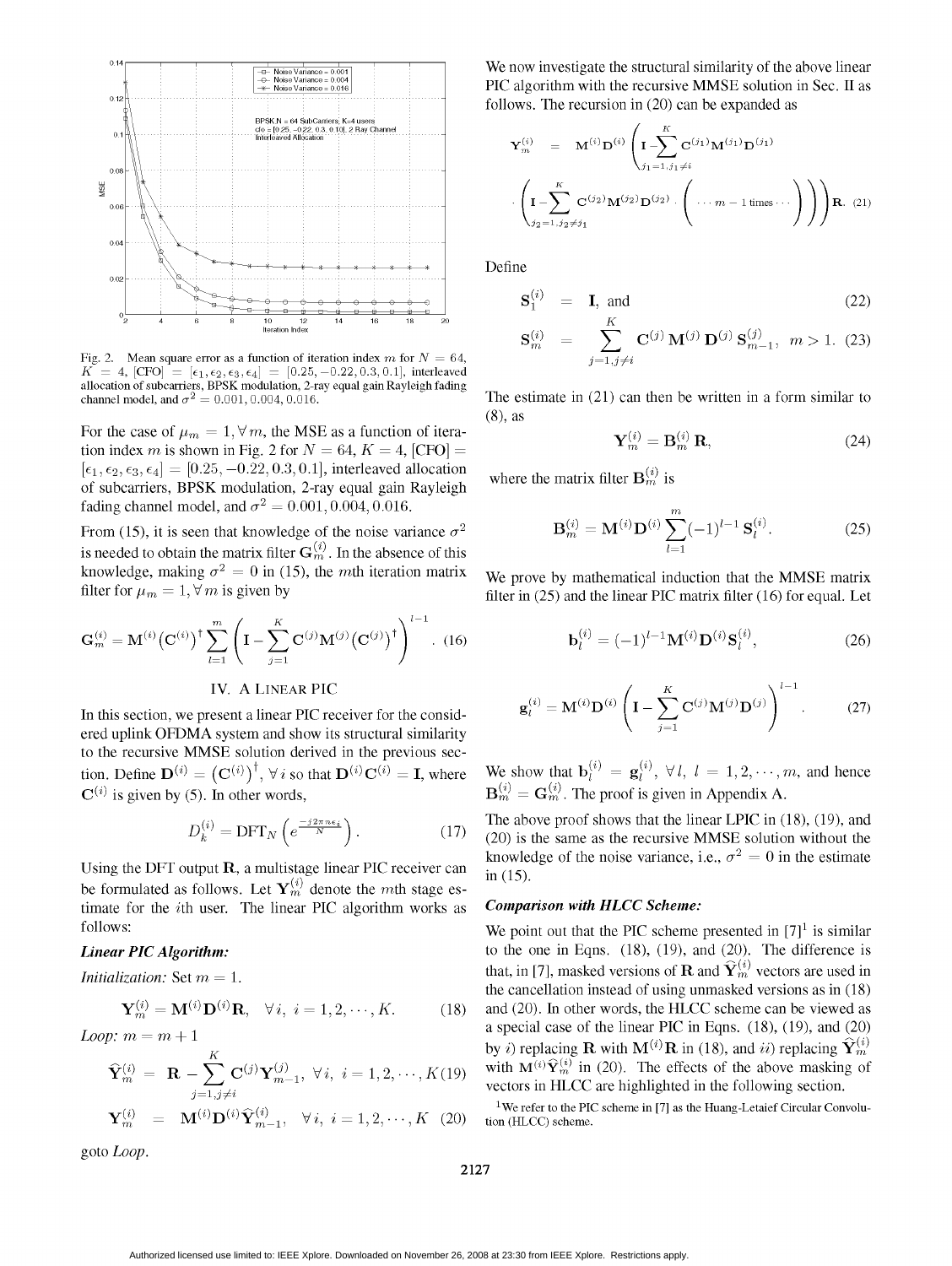

Mean squared error as function iteration index  $m$  for MMSE Fig. 3. and HLCC schemes for  $N = 64$ ,  $K = 4$ , [CFO] = [ $\epsilon_1, \epsilon_2, \epsilon_3, \epsilon_4$ ] [0.25, -0.22, 0.3, 0.1], interleaved allocation of subcarriers, BPSK modulation, 2-ray equal gain Rayleigh fading channel model, and  $\sigma^2 = 0.001$ .

## V. RESULTS AND DISCUSSION

The following observations on the structural similarities between the various detectors can be made:

- It can be noted that the first iteration of the MMSE solution (i.e.,  $m = 1$ ) is indeed the single user detector (SUD) given in [8], where CFO compensation is done for all  $\epsilon_i$ ,  $i = 1, 2, \dots, K$ , but no MUI cancellation is done.
- As we showed in Sec. IV, making the noise variance as zero and the step size as one in the MMSE solution gives the linear PIC.
- Usage of masked vectors in the linear PIC gives the HLCC scheme.
- The first iteration of the HLCC scheme is nothing but the CLJL scheme given in [8].

As can be seen, the proposed recursive MMSE solution encompasses several known detectors in the literature as special cases.

## Performance Comparison:

First, we present a comparison of the mean square error performance of the recursive MMSE solution and the HLCC scheme. In Fig. 3, we plot the MSE for the MMSE detector as well as the HLCC scheme as a function of the iteration index  $m$ , for  $N = 64, K = 4, [\epsilon_1, \epsilon_2, \epsilon_3, \epsilon_4] = [0.25, -0.22, 0.3, 0.1],$ BPSK modulation, interleaved allocation of subcarriers, 2-ray equal gain Rayleigh fading channel model. It can be observed that when the iteration index is small, HLCC results in a smaller MSE than the MMSE. This observation is in consistence with that in [7], where HLCC with  $m = 1$  (which is the same as CLJL scheme in [8]) performs better than the SUD (which we have now shown to be the same as MMSE with  $m = 1$ ). This is because, as mentioned in [7], the masking by  $M^{(i)}$  acts as a filter which keeps most of the *i*th user's received signal power and eliminates most of other user's power. However, when  $m$ 



Fig. 4. BER performance comparison at various iteration indices  $m$  for MMSE and HLCC schemes for  $N = 64$ ,  $K = 4$ ,  $|CFO| = |\epsilon_1, \epsilon_2, \epsilon_3, \epsilon_4|$  $[0.25, -0.22, 0.3, 0.1]$ , interleaved allocation of subcarriers, BPSK modulation, 2-ray equal gain Rayleigh fading channel model.

gets larger, the MMSE solution approaches the true MMSE performance, whereas the HLCC scheme saturates at a larger MSE than that of the true MMSE as seen in Fig. 3. This saturation happens in HLCC (for  $m > 4$  in Fig. 3) because the masking operation prohibits the *i*th user's signal present in the other users' subcarriers to be retrieved. The MMSE filter essentially could retrieve this signal power also and hence gives better MSE. By the same argument, it can be seen that the linear PIC will result in better performance than HLCC for large  $m$ . In terms of complexity, both HLCC and MMSE will have a complexity of  $2N^2$  per iteration.

For the same set of system parameters in Fig. 3, a bit error rate (BER) performance comparison of the various detectors are presented in Fig. 4. The true MMSE performance as well as No MUI performance are also shown for comparison. The various iteration indices considered for MMSE and HLCC are  $m = 1, 4, 11$ . It can be seen that as in the case of MSE, the BER performance is better for HLCC for  $m = 1$  and  $m = 4$ . However, increasing  $m$  from 4 to 11 does not improve the BER performance of HLCC (as expected from the observation of saturated MSE beyond  $m = 4$ ). Whereas, the MMSE performance improves significantly when  $m$  is increased to 11 from 4. In fact,  $m = 11$  performs quite close to the true MMSE.

## VI. CONCLUSIONS

We presented a MMSE based approach to multiuser interference cancellation in uplink OFDMA. We derived a recursion to approach the MMSE solution. We present a structure-wise and performance-wise comparison of this recursive MMSE solution with a linear PIC receiver as well as other detectors recently proposed in the literature. We showed that the proposed recursive MMSE solution encompasses several known detectors in the literature as special cases.